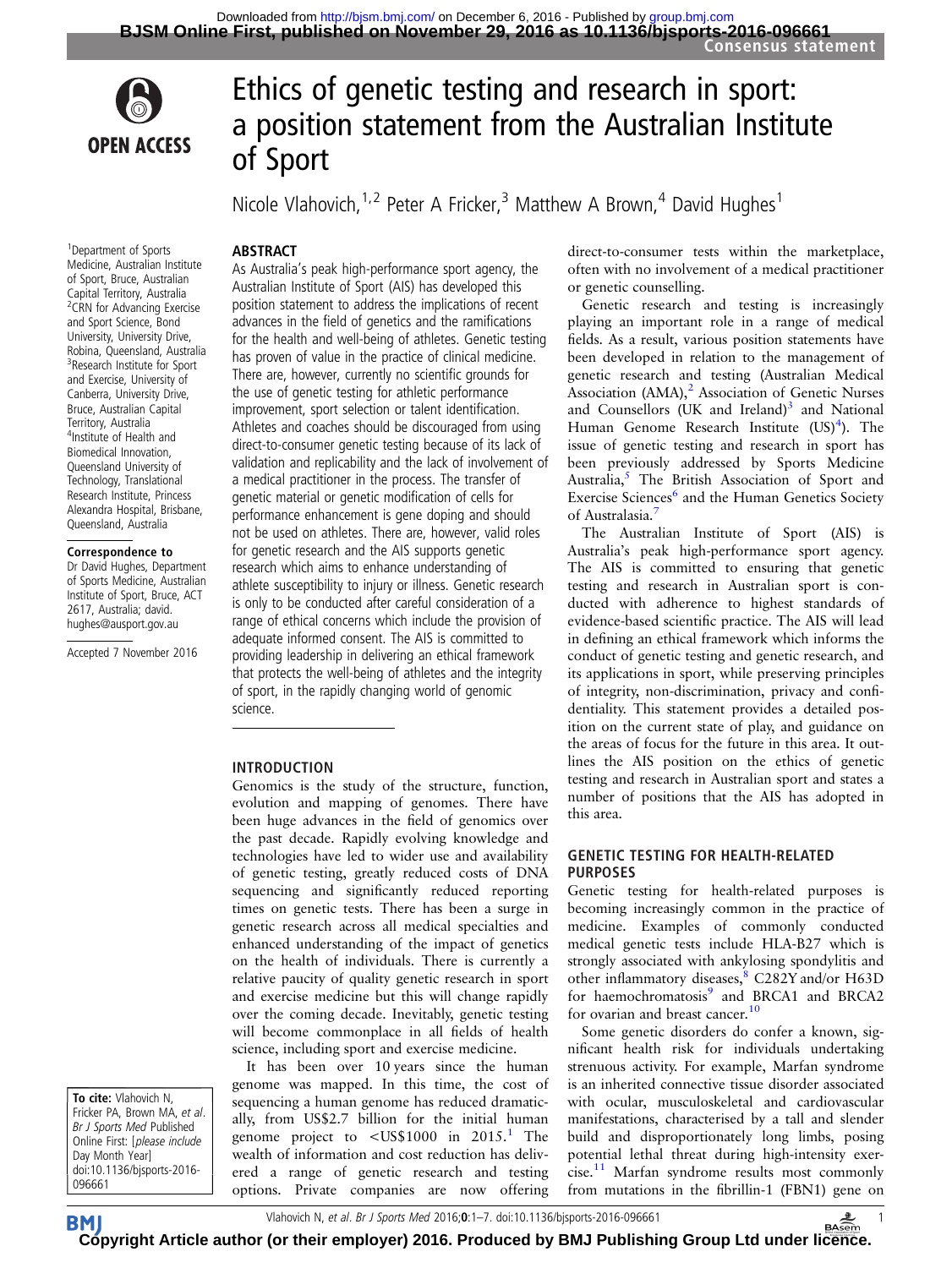# Consensus statement

chromosome 15, which encodes for the glycoprotein fibrillin.<sup>[12](#page-5-0)</sup> Sporting organisations such as professional basketball and volleyball associations should consider the possibility of Marfan syndrome when conducting preparticipation screening. When one or more of family history, symptom history, physical examination or diagnostic investigations (slit lamp ocular examination, echocardiogram) raise a suspicion of Marfan syndrome, molecular studies of the fibrillin gene may be useful in clarifying the diagnosis.

As with all medical investigations, genetic testing should only be performed where clinically indicated by the medical history and physical examination. The medical practitioner should ensure that appropriate counselling takes place prior to conducting genetic testing. The patient needs to be fully informed of the purpose of genetic testing, the possible results of the tests, the ramifications that the results could have for the patient and the potential ramifications that the results could have for the patient's family.

As is the case with many novel scientific advances, the rapid knowledge growth in human genomics has been associated with significantly reduced costs of genetic testing and increased availability of genetic testing to consumers. There has been a rapid expansion of direct-to-consumer services, with those services being provided to members of the public on a commercial basis without any involvement of a medical practitioner.<sup>[13](#page-5-0)</sup> Some countries have legislation which ensures that genetic testing cannot be carried out without the involvement of a medical practitioner while other countries have no such legislated protection for consumers[.14](#page-5-0) The claims of direct-to-consumer genetic testing websites in relation to sport performance are concerning as they are largely without scientific foundation.<sup>[13](#page-5-0)</sup> It has been established that, currently, the evidence to support the provision of sports training nutritional advice based on genetic data is extremely weak. $13$  It is not appropriate for genetic testing to be conducted unless the results of such testing are subsequently interpreted by a medical practitioner with knowledge and skills to communicate the results accurately and provide evidence-based health advice to the patient. There is concern about consistency and quality control regarding reported results from direct-to-consumer genetic testing companies. A report in the USA from the Government Accountability Office indicated that genetic samples sent from the one individual to different direct-to-consumer companies resulted in inconsistent reporting between companies, including conflicting risk predictions for a range of diseases.<sup>[15](#page-5-0)</sup>

Athletes and coaches are understandably focussed on implementing nutritional and training strategies in order to optimise exercise performance. For this reason, athletes and coaches may be vulnerable to the allure of direct-to-consumer genetic testing in the belief that the results of such testing will contribute to improved performance outcomes. The provision of inaccurate or non-evidence-based advice could potentially be harmful to the health of athletes.

# INVOLVEMENT OF ATHLETES IN GENETIC OR GENOMIC RESEARCH

Genomic research raises a number of important issues for researchers, including the complexity of informed consent, sample and data storage, return of results, research involving children and privacy and confidentiality.<sup>[4](#page-5-0)</sup> Genetic discoveries are often difficult to translate into clinical practice. There are complexities in determining which gene variants are associated with increased risk, which have no impact on exposure to risk and whether an increase in disease risk (eg, from 15% to 16%) is clinically meaningful. For this reason, genetic studies require

large numbers of participants and significant amounts of data to provide meaningful translation into clinical practice. The large amounts of data generated via genome-wide association studies (GWAS) and genome-wide sequencing (GWS) can often present a complex and confusing picture, only interpretable by genomics experts. Australia's National Health and Medical Research Council (NHMRC) has released a document that sets a standard for the translation of genomic (and other 'omics') research into practice: Principles for the translation of 'omics'-based tests from discovery to healthcare.<sup>[16](#page-5-0)</sup> Detailed by the NHMRC are four operational principles that apply to the translation of genomic discoveries into healthcare; reproducibility, collaboration, education and interoperability. A framework for considering these principles is presented, with the key domains detailed for the translation of research discoveries into clinical care. The four domains; test discovery and analytical validation, clinical validation, healthcare and data management provide researchers with the key issues to address and consider throughout the translation of research into the development of an 'omics' test.<sup>[16](#page-5-0)</sup> These principles and domains must be considered when developing, using and refining genomic techniques on athletes.

In Australia, the genetic testing of humans for the purposes of research is governed by the National Statement on Ethical Conduct in Human Research 2007 (the National Statement), which was developed jointly by the NHMRC, the Australian Research Council and Universities Australia[.17](#page-6-0) Similarly, genetic testing of humans for the purposes of research is guided internationally by a range of national bodies including the National Institutes of Health<sup>[18](#page-6-0)</sup> and the Food and Drug Administration<sup>[19](#page-6-0)</sup> (USA), The Canadian College of Medical Geneticists<sup>20</sup> (Canada) and the Medical Research Council<sup>21</sup> (UK). The National Statement dedicates a chapter to studies of human genetics, providing a range of ethical considerations to be taken into account when designing research involving genetic testing. As with all human research, genetic research compels research institutions to accept responsibility for establishing procedures for the ethical review of the proposed research. The ethical concerns surrounding genetic research in other fields of human health apply equally to genetic research involving elite and recreational athletes.

In all areas of medical and scientific research, it is critical that potential research participants are fully informed of the nature of the research, the potential risks of being involved in the research and the hoped-for benefits of successfully completing the research. Genomics is a new field of research and the language used in this field is unfamiliar to most. Informed consent remains a major concern for the inclusion of participants in genetic research.[22 23](#page-6-0) Where there is any lack of comprehension or confusion regarding terms or language used, there is potential for failure of appropriate informed consent. Potential barriers to informed consent include language that is vague and variable, words with both technical and common meanings, novel phrases without clear meaning, a lack of definitions and common concepts that assume new definitions in genetics research. Language gaps between researcher and potential research participants may unintentionally impair comprehension and ultimately impair informed consent in genomic research. $24$ The purposes for which genetic information will be used must be clearly articulated in plain language. Researchers should 'road test' consent forms on athletes to validate athlete comprehension of the subject matter.

Certain types of genetic research involve the possibility of unintentional detection of a genetic mutation associated with increased incidence of serious disease for the participants or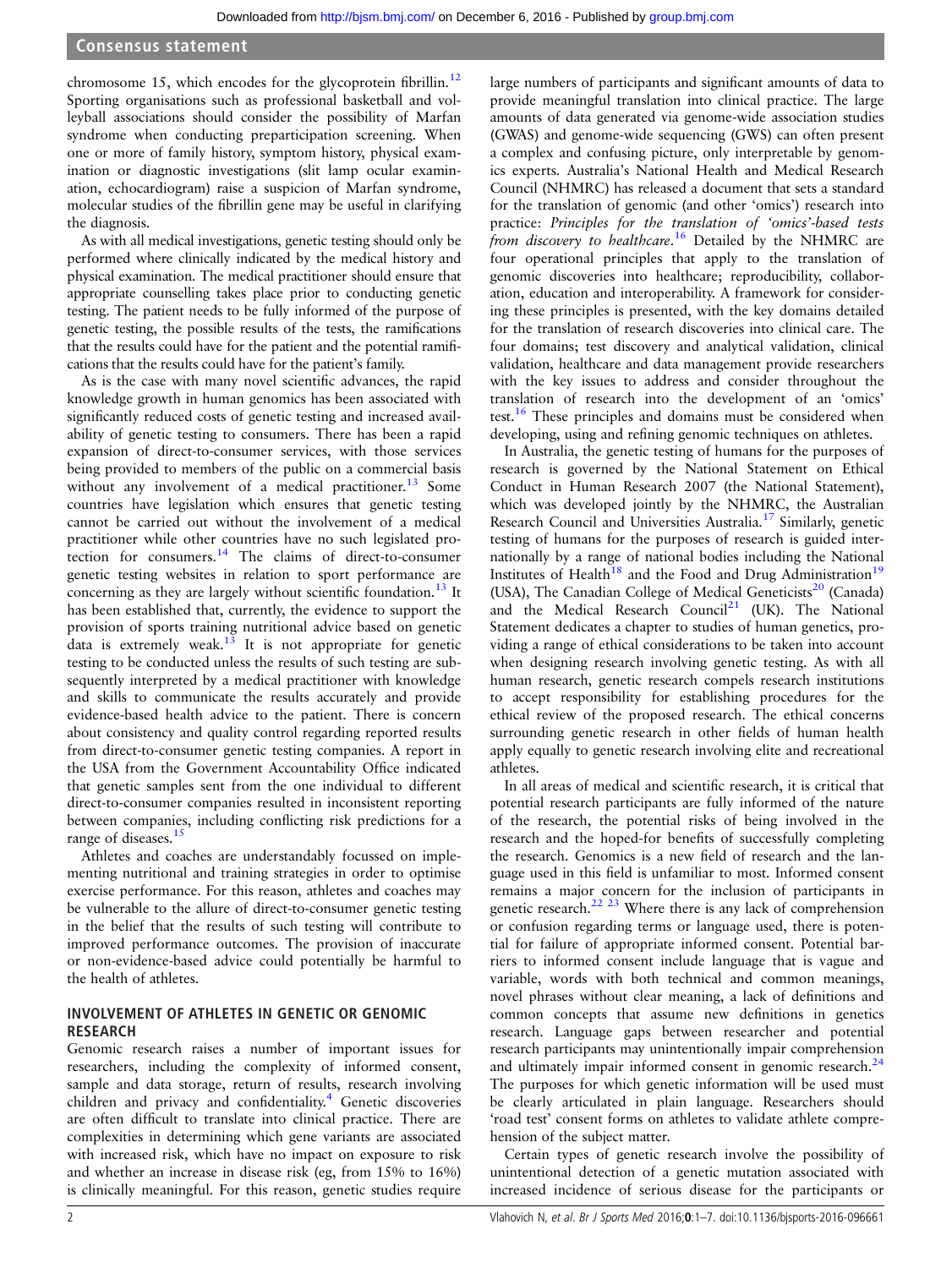their relatives. $25$  There needs to be a clear prospective agreement with the patient about how such discoveries will be managed, should the situation arise. Where genetic tests are performed for research purposes, the ethics approval process must take into account the potential for adverse discoveries and how these are managed.

In research specifically involving elite athletes, it is important to ensure that the willingness to participate is attributed to the athlete themselves and not a coach or sporting organisation with which the athlete may have a unique relationship. The National Statement provides guidance on the consent process for 'people in dependent or unequal relationships'.<sup>[17](#page-6-0)</sup> Teachers and students are used as a specific example of a situation where an individual may feel compelled or coerced to participate. A similar situation could arguably exist in the relationship between governing sport bodies, coaches and athletes. The relationship between coach and athlete is unique.<sup>[26 27](#page-6-0)</sup> The role of the governing body/coach in the athlete's decision to participate, therefore, requires careful consideration. This is not to say that the governing body/coach should not provide support or advice in the decision to participate, but it 'constitutes a reason to pay particular attention to the process through which consent is negotiated'.<sup>[17](#page-6-0)</sup> Ethically, the athlete must be given the choice to participate or decline research participation. The decision of an athlete to decline participation in genetic research should be respected and no discrimination or penalty should be imposed on the athlete for this decision. Where the researchers are also service providers, the decision to decline participation should not impact on the provision of services to the athlete. Similarly, where the researchers are providing services to the athlete, great care must be taken to ensure that athletes do not feel that they are in debt to the clinician/researcher and thereby feel an obligation to participate.

Privacy of genetic information is of critical importance for ethical practice. The AMA recommends that 'genetic information acquired in the context of the doctor–patient relationship should not be disclosed to a third party without the patient's specific, and where possible, written consent, unless undertaken in accordance with relevant privacy legislation'.<sup>[2](#page-5-0)</sup> A third party in the context of sport may include a coach, trainer or sports administrator. It is currently common practice for athletes to sign a waiver of medical confidentiality when entering an elite or professional sports programme. Such a waiver allows medical personnel to share the athlete's medical information with coaching and non-medical support staff in situations where the medical condition impacts on training or competition participation. Usually, there are exceptions built into such arrangements where the medical information is of a particularly sensitive nature. Confidentiality clauses pertaining to results of genetic testing must be clearly articulated when obtaining informed consent from an athlete in relation to genetic testing results. In the absence of specific agreement to the sharing of genetic results, these results must remain confidential.

The inclusion of children in genetic research raises additional ethical concerns. The National Statement describes a number of issues with inclusion of minors in research, including a reduced capacity to understand what the research entails and its future impacts, and the potential for coercion into participation by parents or others.<sup>[17](#page-6-0)</sup> According to the AMA 'children should not normally undergo predictive genetic testing until they have reached the age of consent and so are able to request the test on their own behalf'. [2](#page-5-0) The American Society of Human Genetics (ASHG) states that children warrant special consideration for several reasons, including their lack of decision-making

capacity[.28](#page-6-0) While the National Statement and guidance from the ASHG provide measures to allow inclusion of children in genetic research, the inclusion of a child should be in the child's 'best interest' and defining this for an individual child is often complex and controversial.<sup>[28](#page-6-0)</sup> The inclusion of minors in some studies may be highly desirable, particularly when the research involves childhood disease. Research where the desired participants include elite athletes is unlikely to involve investigation into serious conditions that exclusively effect minors. It is therefore recommended that athletes under the age of 18 years are precluded from these studies.

The National Statement also deals with the issue of withdrawal of consent. It is stated that 'participants are entitled to withdraw from the research at any stage. Before consenting to involvement in the research, participants should be informed about any consequences of such withdrawal'.<sup>[17](#page-6-0)</sup> In the case of athlete participation in genetic research, there should be no negative consequences from withdrawing consent to a research study. It is possible that athletes may become upset or distressed as a result of their participation in the research. Athletes should have the right to withdraw from the study and ask that their information and samples are destroyed. Where the researchers are also service providers, a decision to withdraw from research participation should not impact negatively on the provision of services to the athlete or the relationship between the service provider and the athlete. Genetic information and material, like other medical information or material, is the property of the patient. As such, the patient has a right to access such information and furthermore has a right to request that the information is shared with a third party.

The ramifications of the mode of the sample collection should also be taken into account when involving athletes in genetic research. When studying genetic variation, or DNA gene sequences, it advisable that the least invasive method is used to collect samples for DNA analysis. Saliva samples should be considered for use in place of blood samples or muscle biopsies, where such a sample technique does not compromise the objectives of the research. When designing a study involving elite athletes, sample collection technique may require extra consideration. For example, there is a high level of interest regarding gene expression determinants of muscle type in elite athletes. Consideration must therefore be given where invasive techniques such as muscle biopsy may potentially affect athlete performance or preparation for events.

#### GENETIC RESEARCH AND GENE DOPING

Gene therapy has shown some promise in the treatment of spe-cific diseases in the controlled environment of a clinical trial.<sup>[29](#page-6-0)</sup> It is feasible that the same technologies will be adopted by athletes seeking methods for enhancing athletic performance. Evolving knowledge in the field of genetic research has the potential to be used in sport, creating a new form of doping known as gene doping.<sup>[30](#page-6-0)</sup>

Gene or cell doping is defined by the World Anti-Doping Agency (WADA) as 'the non-therapeutic use of genes, genetic elements and/or cells that have the capacity to enhance athletic performance'. The 2015 Prohibited List states, 'The following, with the potential to enhance sport performance, are prohibited:

- 1. the transfer of polymers of nucleic acids or nucleic acid analogues;
- 2. the use of normal or genetically modified cells'. $31$

The use of gene therapy is still in its infancy and has been shown to have a number of risks attached to it, including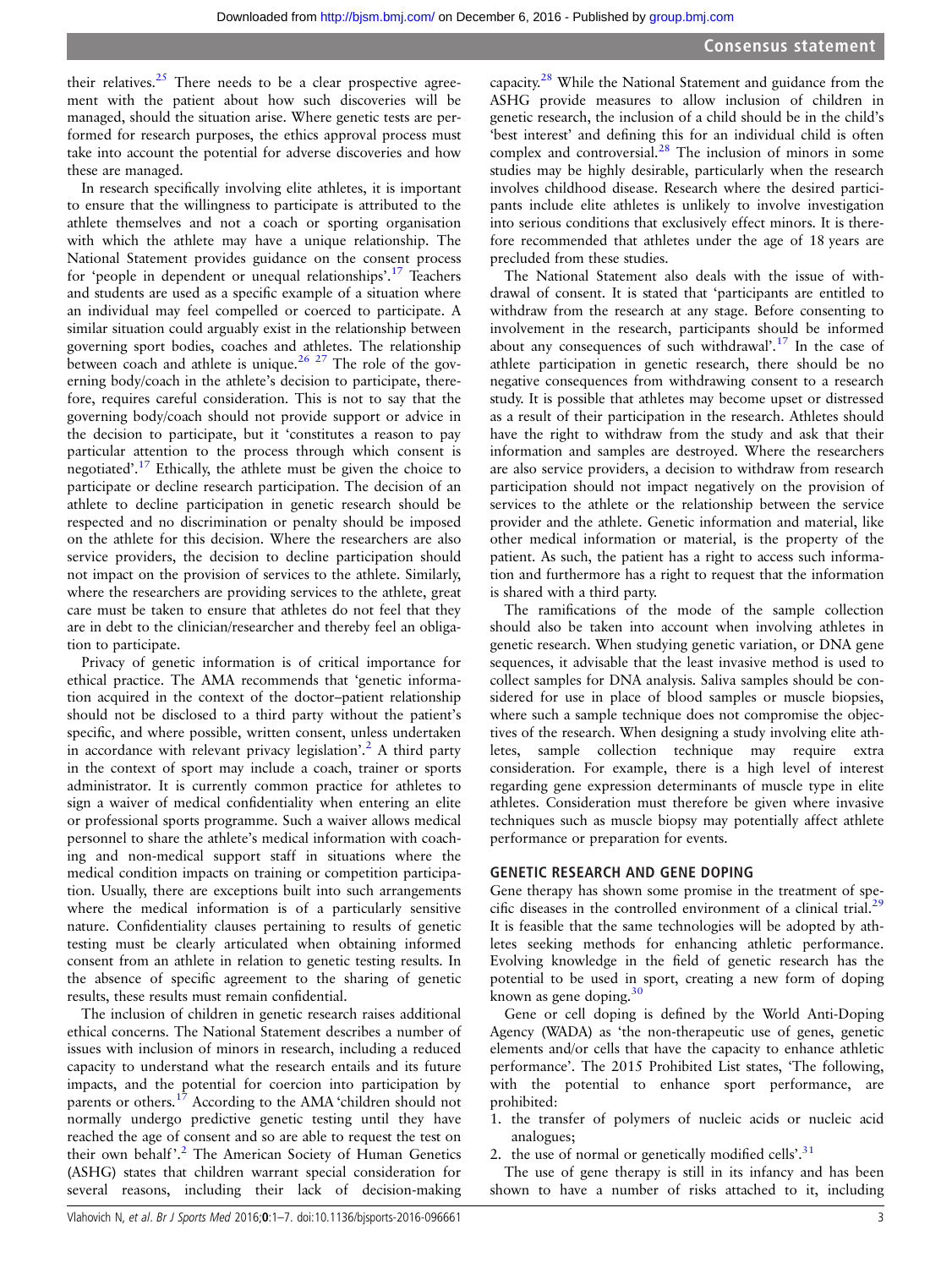# Consensus statement

immune system reactions, targeting of the gene to the wrong cells/sequences and the possibility of causing tumours or malignancies. $29$  In the case of using gene therapy to treat serious conditions, the benefits of treatment often outweigh the risks. The use of genetic modification in the attempt to improve sporting performance, however, is unlikely to confer such a favourable benefit to risk ratio. It is unethical to attempt genetic modification on elite athletes with the aim of achieving performance gains. Genetic modification for this purpose is also unsafe, given the lack of any appropriate clinical trials of such procedures. This practice is prohibited and gene doping should not be used on elite or aspiring athletes.

The threat of gene doping should not be used as a reason to prevent ethical and legitimate research which has the potential to deliver health benefits to the wider, non-athletic community. Ethical genetic research in the field of sport and exercise medicine has the potential for developing strategies for the detection of gene doping, promoting legitimate researchers as being proactive in the fight against doping.

#### ETHICS OF GENETIC RESEARCH AND TESTING TARGETING TALENT IDENTIFICATION

High-performance sport is, by its nature, a competitive environment. A great deal of effort is directed into strategies to provide athletes with a performance 'edge', relative to their competitors. As the science of genomics progresses, there is increasing interest in the role that genetic testing might play in identifying individuals with genetic characteristics which might be advantageous in the sporting environment.

Two genes are primarily referred to in relation to sports performance; the gene for angiotensin I-converting enzyme (ACE) and the gene for  $\alpha$ -actinin-3 (ACTN3). The ACE gene was the first to be widely recognised in its association with performance, with a polymorphism shown to be related to improvements in performance and exercise duration in a variety of populations.[32 33](#page-6-0) The I allele, which represents an insertion of 287-bp, is associated with improved performance in endurance sports while the deleted form of the variant is associated with enhanced performance in sports requiring sprinting or short bursts of power. The ACTN3 R577X polymorphism represents a base change within the ACTN3 gene that results in a premature stop codon and a deficiency in α-actinin-3 protein. Research conducted in 2003 demonstrated a link between ACTN3 and athletic abilities, showing that male and female elite sprint athletes have significantly lower frequencies of the 577X allele, compared with controls, indicating that  $\alpha$ -actinin-3 protein could be a key factor for success as a power athlete.<sup>34</sup> Additionally, endurance athletes have a higher frequency of the 577X allele, leading to a deficiency in α-actinin-3 protein that may be beneficial for endurance activity. This study, replicated through many subsequent studies, $35$  has led to the suggestion that an individual is inherently predisposed towards specialised performance in either sprint/power or endurance activity. $34$ 

Further research has consistently supported the view that the genotypes of ACE and ACTN3 influence human performance in relation to sprint/power or endurance events. A systematic review and meta-analysis of the literature $36$  concluded that there is 'solid evidence for the associations between ACE II genotype and endurance events and between ACTN3 R allele and power events'. Despite the correlation between some genes and elite athletic performance, there is no scientific evidence for the predictive value of genetic profiling in sports performance. Examining genetic profiles alone cannot currently reliably predict athletic performance.<sup>[37](#page-6-0)</sup> The majority of sports have a

combination of sprint/power and endurance components together with many other factors, including a broad variety of genetic, physical, environmental and psychological elements. Genetic attributes are only one of many contributing factors to athletic success.

Several commercial entities now offer 'predictions' on athletic ability using direct-to-consumer genetic testing. Direct-to-consumer testing that provides analysis of genes in association with sports performance and sports talent is primarily based around ACE and ACTN3. Each company differs, however, in the additional genes that are examined within a commercial test. There are several concerns about the effect of genetic testing on individual athletes using direct-to-consumer testing, particularly when this involves children.<sup>13</sup> The lack of evidence-based interpretation of test results may result in (aspiring) athletes being provided with inappropriate advice about their suitability for specific sporting activities. Inappropriate advice could in turn be detrimental to the physical or psychological health of an individual. In a review of the use of genetic analysis in talent identification, Pitsiladis states, 'Current genetic testing has zero predictive power on talent identification and should not be used by sporting organisations, athletes, coaches or parents'.<sup>[38](#page-6-0)</sup> Use of genetic phenotypes as an absolute predictor of athletic prowess or sport selection is unscientific and unethical. The use of these tests in young athletes is particularly problematic as results may be incorrectly interpreted and provide limitations to children's possible choices of potential activities.<sup>39</sup> Given the multifactorial nature of human athletic performance, information gained from genetic testing should never be used for inclusion or exclusion in talent identification.

Genomic research in relation to performance is a new field of medical science, unfamiliar to all but a few highly specialised scientists and medical practitioners. Misinterpretation of data is a real risk. Studies of the genomics of sport performance have been underpowered and are prone to type I statistical error, where an effect is stated to be a significant outcome when the reality is that it has occurred simply by chance.<sup>[38](#page-6-0)</sup> Australian government legislation exists to protect the public in relation to therapeutic goods via the Therapeutic Goods Act (1989). The legislation applies a risk management approach designed to ensure therapeutic goods supplied in Australia meet acceptable standards of quality, safety and efficacy (performance). The Therapeutic Goods (Excluded purposes) Specification 2010, 4 (2)(b), excludes the entry of in vitro diagnostic medical devices (IVDs) for self-testing onto the Australian Register of Therapeutic Goods (ARTG) where the purpose is genetic testing to determine the presence of, or predict susceptibility to, diseases in humans. $40$  Direct-to-consumer companies, however, continue to specifically target athletes and non-medical health professionals in Australia by providing interpretation of genetic testing results and related advice directly to customers. Such advice seeks to sidestep government legislation by avoiding mention of medical diseases, while providing advice on a range of sport-related matters including nutrition, power-sport potential, cardiofitness potential, injury risk, talent identification and psychological aptitude. The evidence underpinning such advice is weak or non-existent. There is no requirement for involvement of a medical practitioner in the provision of such advice. Direct-to-consumer genetic testing should be discouraged as there is high risk of misinterpretation of data, especially when there is no involvement of a skilled medical practitioner or counsellor in the process.<sup>[13](#page-5-0)</sup>

The Australian Law Reform Commission and the NHMRC through the 2003 Essentially Yours report recommended that 'discrimination laws should be amended to clearly prohibit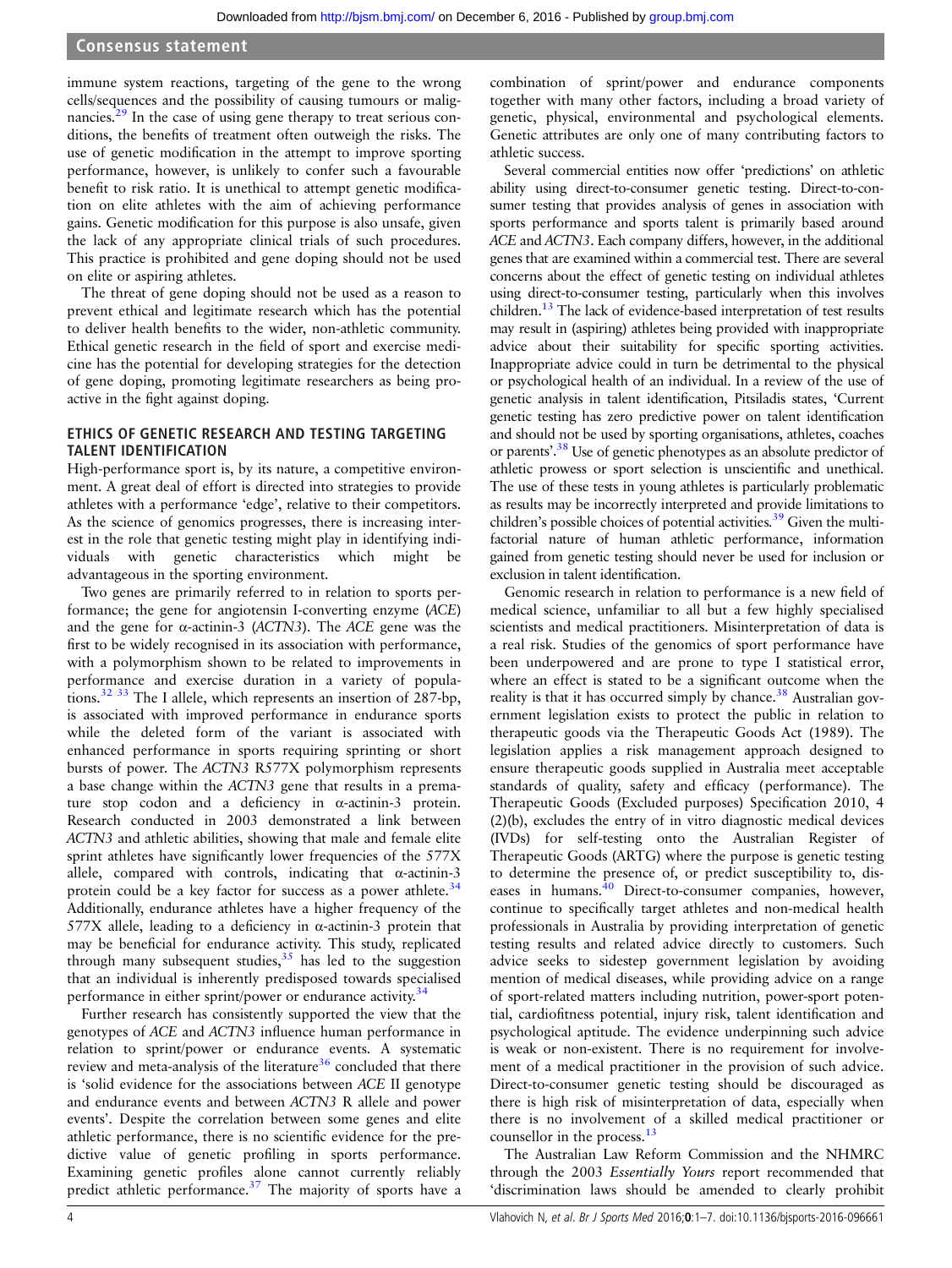unlawful discrimination based on a person's real or perceived genetic status'. [41](#page-6-0) This type of discrimination is dealt with in existing Commonwealth, state and territory antidiscrimination laws. Potentially, any of the grounds or attributes listed in Australian antidiscrimination law may be relevant to discrimination on the basis of genetic status. Extending this premise to sport indicates that the knowledge of an athlete's genetic make-up cannot be used to exclude that athlete from selection for a particular programme or team. It is also unethical to use genetic testing for positive discrimination, for example, including an athlete in a team or programme.

# ETHICS OF GENETIC RESEARCH AND TESTING IN RELATION TO INJURY

Injuries to athletes are common. Each sport has its own sport-specific injury risk profile. Comprehensive injury surveillance is performed by many professional sporting bodies to shed light on the impact of particular injuries. The international body for football, FIFA, has systematically surveyed football injuries in their tournaments since 1998 and reports an injury rate of 2.6 injuries per match played.<sup>42</sup> Analysis of the London Olympic Games found that 11% of athletes reported an injury during the Games.<sup>[43](#page-6-0)</sup> The overall incidence of running-related lower limb injuries has been reported from 19.4% to 79.3%, with ∼5% of active sport participants sustaining an injury in a 2-week study period. $^{44}$  In a systematic review of the literature, the most common injuries sustained by long-distance runners were found to be Achilles tendinopathy, Iliotibial Band (Friction) Syndrome (ITBS) and Medial Tibial Stress Syndrome  $(MTSS).$ <sup>[45](#page-6-0)</sup> At the elite level, these exercise-induced injuries are common and can stop athletes from training and competing, limiting the progress of athletes in top level competition.<sup>4</sup> Sporting success at the international level is significantly impaired by loss of training and competition through injury (or illness) in the lead up to major events. $47$ 

The elite sport sector prioritises research that examines new approaches to reducing the number of training days lost through injury or illness. Similarly, research that has the potential to improve management of injury or illness is of great interest to sport administrators. Identification of genetic factors predisposing athletes to injury will allow coaches to customise training loads for individuals. Clinicians will be able to administer preventive, evidence-based interventions to reduce athlete injury.

A number of studies have demonstrated links between genetic variants and the risk of sports-induced injuries. Published genetic studies of exercise-induced injuries primarily focus on soft tissue injuries.<sup>[48](#page-6-0)</sup> In contrast, there are very few studies demonstrating the association between genetic polymorphisms and increased risk of bone stress injuries.[49 50](#page-6-0) In the case of tendon injuries, genetic risk factors have been identified that correlate with increased risk of, or protection from, injury.<sup>[51](#page-6-0)</sup> Several genetic markers located within genes encoding for tendon structural proteins, extracellular proteinases and signalling molecules have been shown to be associated with chronic Achilles tendino-pathy, and possibly Achilles tendon rupture.<sup>[52](#page-6-0)</sup> Genetic variation has also been shown to influence the risk of anterior cruciate ligament (ACL) tears in female athletes. $53$  The sample sizes of these studies have been quite small and it has been acknowledged that further investigation is required to replicate and correctly interpret the association of identified polymorphisms with specific injuries. $51$  Such studies should also be repeated in other populations, including non-Caucasian populations. $52$ 

All medical testing, including genetic testing, should only be undertaken with the consent of the individual. The AMA

Position Statement on Genetic Testing 2012 states that 'there should be no compulsion on any person to undertake or refuse any genetic test'.<sup>[2](#page-5-0)</sup> This consideration should be directly applied to athletes, with all athletes given the right to decline genetic testing, including genetic testing conducted as part of legitimate scientific research. The decision to decline genetic testing should have no impact on an athlete's position within a particular team or sporting organisation nor on their likelihood of selection to an elite sport training programme. Genetic testing in relation to injury risk should not be conducted on athletes until they are able to fully understand the issues relating to genetic testing. In sport, genetic testing is targeted at assessing the risk of injury rather than the risk of a serious condition. Genetic testing in sport, therefore, should not be offered to athletes under the age of 18 years.

Given that the desired outcome of genetic testing for predisposition to injury is appropriate modification of training to mitigate the injury risk, it is likely that the genetic information will be relevant to trainers and coaches. Personnel who may desire access to genetic information may include, but are not limited to, the athlete's coach, physical therapist and strength and conditioning trainer. It is essential that clear policy guidelines are communicated to the athlete and relevant staff in relation to who may access genetic information. Construction and dissemination of clear policy guidelines informing the process of genetic testing should occur prior to any testing taking place. These guidelines must stipulate who can have access to the genetic information and how that information can be used. Genetic information should be used for improving injury prevention and health management strategies but should not be used for talent identification or for inclusion or exclusion from high performance programmes.

There are potential risks in implementing a genetic testing regimen in sport without sufficient evidence. Several single nucleotide polymorphisms (SNPs) have been identified as showing suggestive association with increased risk of sportsrelated injuries, based on the case–control, candidate gene approach. $52$  In particular, polymorphisms in the COL5A1, TNC, MMP3 and GDF-5 genes have been suggested to be correlated with Achilles tendon injuries.<sup>52</sup>  $\frac{54-56}{\text{However, there is}}$ currently no evidence to demonstrate that these polymorphisms are relevant in all ethnicities, across both sexes, or that the polymorphisms are predictive of injury risk. Further research is required to examine the relevance of particular SNPs in relation to injury, taking into account the implication of sex and ethnicity, before testing should be offered to athletes.

Many of the direct-to-consumer tests being publicised for use with athletes do not comply with the NHMRC Principles for the translation of 'omics'- based tests from discovery to health-care.<sup>[16](#page-5-0)</sup> There is not sufficient evidence that the omics-based tests offered by commercial entities pass the first principle of reproducibility and are therefore unreliable in the results and information being returned to consumers.[13](#page-5-0) Athletes should be discouraged from taking these tests.

Additionally, genetic information may be difficult to interpret for a sports medicine provider who has not had additional training in this area. In 2009, Gibson stated that 'it can be a challenge for the busy sports medicine practitioner to distil the clinical relevance of association studies' in relation to genetic risk factors for sports injury.<sup>[57](#page-6-0)</sup> The risk conferred by SNPs differs significantly from the risk conferred from genetic tests for Mendelian or single-gene disorders. For this reason, it is important that practitioners understand the impact of the testing prescribed, and are able to provide counselling to the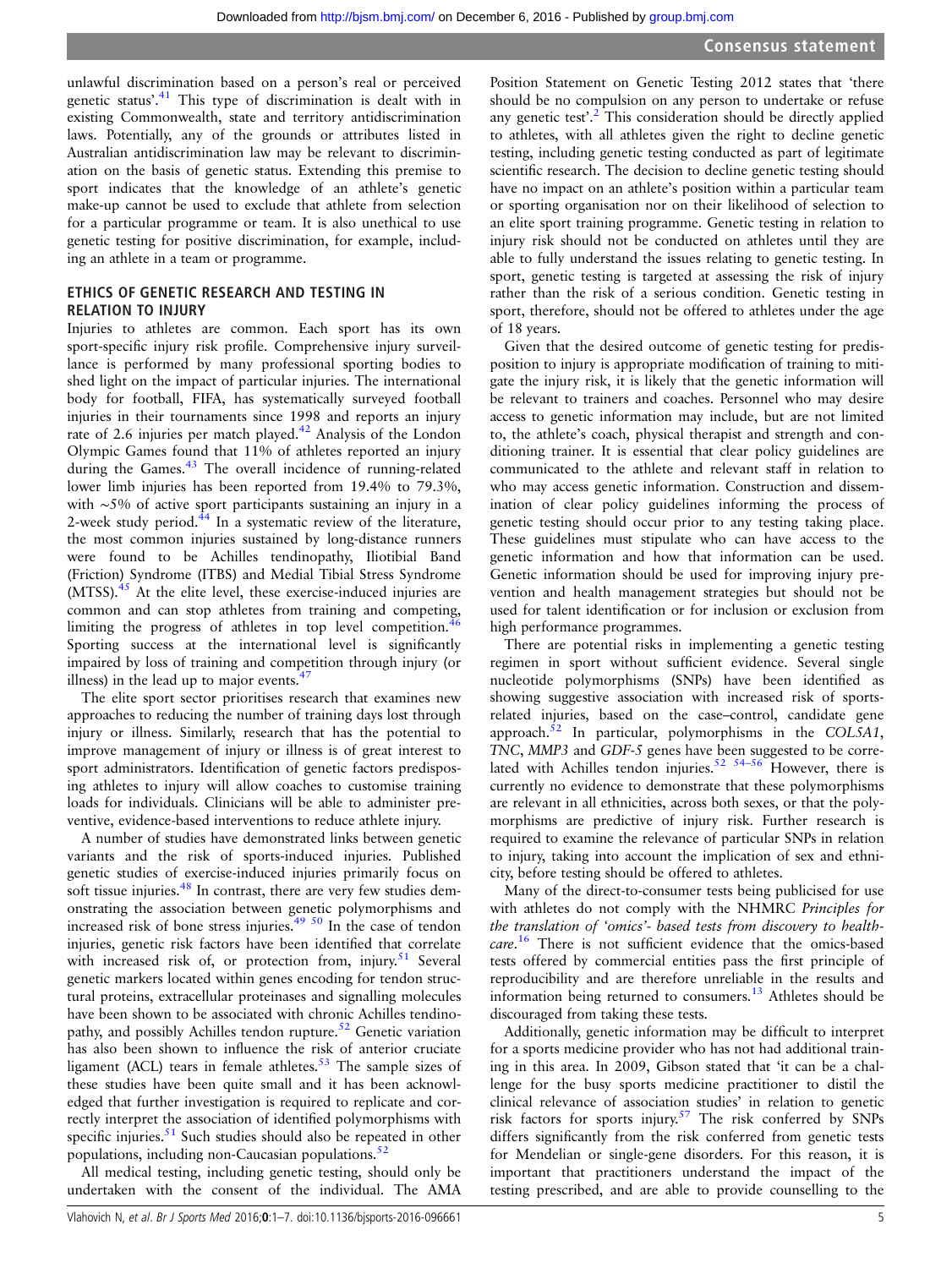# <span id="page-5-0"></span>Consensus statement

athlete on the risks of genetic testing or to have access to a genetic counsellor should the need arise.

### **CONCLUSION**

Genomics is a rapidly advancing field across all medical disciplines including sport and exercise medicine. Technological

# Box 1 Positions adopted by the Australian Institute of Sport on genetic research and testing of Australian athletes

- ▸ Genetic testing for health-related purposes will be ordered by a medical practitioner.
- ▸ Genetic testing for health-related purposes will be ordered in conjunction with genetic counselling.
- ▸ Should individuals choose to undergo direct-to-consumer genetic testing, they should be discouraged from acting on advice from the commercial company without seeking clarification from a medical practitioner.
- ▸ Genetic testing as part of a research project will only occur with the informed, written consent of participants.
- $\blacktriangleright$  The purposes for which genetic information will be used are clearly articulated to athletes.
- ▸ Participants in genetic research will be informed about the possibility of unintentional discoveries that could potentially impact on the participant's health or the health of their relatives.
- $\blacktriangleright$  Athletes have the right to decline a genetic test.
- ▶ There will be no discrimination against athletes who decline genetic testing.
- $\blacktriangleright$  The management of, and confidentiality pertaining to, genetic testing results will be clearly articulated to the athlete, prior to the participation in research.
- $\triangleright$  The results of genetic testing will remain confidential unless otherwise explicitly stated.
- ▸ Genetic testing for the purpose of research in sport will not be conducted on athletes under the age of 18 years.
- ▸ Athletes participating in genetic research have the right to withdraw from research at any time and/or have all of their material and/or results destroyed at any time during the process of testing or research.
- $\triangleright$  Athletes participating in genetic research have the right to have their material and/or results sent to a third party.
- $\triangleright$  Genetic testing for research in athletes will involve the least invasive method of sample collection required to deliver the research outcomes.
- $\blacktriangleright$  Genetic manipulation will not be used for performance enhancement.
- ▸ Direct-to-consumer genetic testing in relation to sports performance is strongly discouraged.
- ▸ Genetic testing will not be used to include or exclude athletes from a high-performance programme.
- ▸ Genetic testing will not be used as a method of talent identification.
- ▸ Directing evidence-based interventions to reduce injury and improve health is a legitimate and valid use of genetic information.
- $\blacktriangleright$  Clear guidelines must define the dissemination of genetic information before a research study or testing regimen is started.

advancements and cost reductions have seen genetic research and genetic testing become more accessible to a range of sporting organisations and individuals. The AIS is committed to staying abreast of the latest developments in science and technology without compromising the integrity of sport. The AIS will maintain a clear and unequivocal focus on athlete safety and well-being. This position statement defines the ethical framework within which genetic testing and genetic research will be conducted in Australian sport (box 1).

#### Twitter: @DrDavid\_Hughes

Acknowledgements The authors wish to acknowledge the Collaborative Research Network for Advancing Exercise and Sports Science (https://bond.edu.au/researchers/ research-strengths/university-research-centres/crn-advancing-exercise-sports-science) and Dr Silvia Manzanero for assistance with preparation of the manuscript.

Contributors NV was responsible for the planning, conduct and reporting of the information within the manuscript. PAF was involved in the planning and review of the manuscript. MAB was involved in the planning and review of the manuscript. DH was involved in the planning, conduct and reporting of the information within the manuscript. DH has the authority to endorse this position statement on behalf of the AIS Department of Sports Medicine.

Funding Funded by the Australian Government and the Collaborative Research Network for Advancing Exercise and Sports Science.

Competing interests None declared.

Provenance and peer review Not commissioned; externally peer reviewed.

Open Access This is an Open Access article distributed in accordance with the Creative Commons Attribution Non Commercial (CC BY-NC 4.0) license, which permits others to distribute, remix, adapt, build upon this work non-commercially, and license their derivative works on different terms, provided the original work is properly cited and the use is non-commercial. See: [http://creativecommons.org/](http://creativecommons.org/licenses/by-nc/4.0/) [licenses/by-nc/4.0/](http://creativecommons.org/licenses/by-nc/4.0/)

# **REFERENCES**

- Hayden EC. Technology: The \$1,000 genome. [Nature](http://dx.doi.org/10.1038/507294a) 2014;507:294-5.
- 2 Australian Medical Association. Position Statement on Genetic Testing. 2012. https://ama.com.au/system/tdf/documents/Position\_Statement\_on\_Genetic\_Testing 2012.pdf?fi[le=1&type=node&id=40669.](https://ama.com.au/system/tdf/documents/Position_Statement_on_Genetic_Testing_2012.pdf?file=1&type=node&id=40669) Accessed November 2016.
- 3 Middleton A, Patch C, Wiggins J, et al. Position statement on opportunistic genomic screening from the Association of Genetic Nurses and Counsellors (UK and Ireland). [Eur J Hum Genet](http://dx.doi.org/10.1038/ejhg.2013.301) 2014;22:955–6.
- 4 Green ED, Guyer MS, Institute NHGR. Charting a course for genomic medicine from base pairs to bedside. [Nature](http://dx.doi.org/10.1038/nature09764) 2011;470:204-13.
- 5 Moorhead G. Developing An SMA Position on Genetic Testing. Sport Health 2009;27:2.
- 6 Miah A, Harris R, Montgomery H, et al. The BASES expert statement on genetic research and testing in sport and exercise science. 2012. [http://www.bases.org.uk/](http://www.bases.org.uk/write/Images/williams14-15.pdf) [write/Images/williams14-15.pdf](http://www.bases.org.uk/write/Images/williams14-15.pdf). Accessed November 2016.
- 7 Human Genetics Society of Australasia. Position Statement Genetic Testing and Sports Performance. 2012. [https://www.hgsa.org.au/documents/item/19.](https://www.hgsa.org.au/documents/item/19) Accessed November 2016.
- 8 Sheehan NJ. The ramifications of HLA-B27. [J R Soc Med](http://dx.doi.org/10.1258/jrsm.97.1.10) 2004;97:10-14.
- 9 Jouanolle AM, Fergelot P, Gandon G, et al. A candidate gene for hemochromatosis: frequency of the C282Y and H63D mutations. [Hum Genet](http://dx.doi.org/10.1007/s004390050549) 1997;100:544-7.
- 10 King M-C, Marks JH, Mandell JB. Breast and ovarian cancer risks due to inherited mutations in BRCA1 and BRCA2. [Science](http://dx.doi.org/10.1126/science.1088759) 2003;302:643-6.
- 11 Cañadas V, Vilacosta I, Bruna I, et al. Marfan syndrome. Part 1: pathophysiology and diagnosis. Nat Rev Cardiol 2010;7:256–65.
- 12 Ramachandra CJ, Mehta A, Guo KWQ, et al. Molecular pathogenesis of Marfan syndrome. *[Int J Cardiol](http://dx.doi.org/10.1016/j.ijcard.2015.03.423)* 2015;187:585-91.
- 13 Webborn N, Williams A, McNamee M, et al. Direct-to-consumer genetic testing for predicting sports performance and talent identification: consensus statement. [Br J Sports Med](http://dx.doi.org/10.1136/bjsports-2015-095343) 2015;49:1486–91.
- 14 Borry P, van Hellemondt RE, Sprumont D, et al. Legislation on direct-to-consumer genetic testing in seven European countries. [Eur J Hum Genet](http://dx.doi.org/10.1038/ejhg.2011.278) 2012;20:715-21.
- 15 Kutz G. Direct-to-Consumer genetic tests: misleading test results are further complicated by deceptive marketing and other questionable practices: congressional testimony. DIANE Publishing, 2010.
- 16 National Health and Medical Research Council. Principles for the translation of 'omics'–based tests from discovery to health care. 2015. [https://www.nhmrc.gov.](https://www.nhmrc.gov.au/_files_nhmrc/publications/attachments/g10_principles_translation_omics_based_tests_a_150421_0.pdf) au/\_fi[les\\_nhmrc/publications/attachments/g10\\_principles\\_translation\\_omics\\_based\\_](https://www.nhmrc.gov.au/_files_nhmrc/publications/attachments/g10_principles_translation_omics_based_tests_a_150421_0.pdf) [tests\\_a\\_150421\\_0.pdf](https://www.nhmrc.gov.au/_files_nhmrc/publications/attachments/g10_principles_translation_omics_based_tests_a_150421_0.pdf). Accessed November 2016.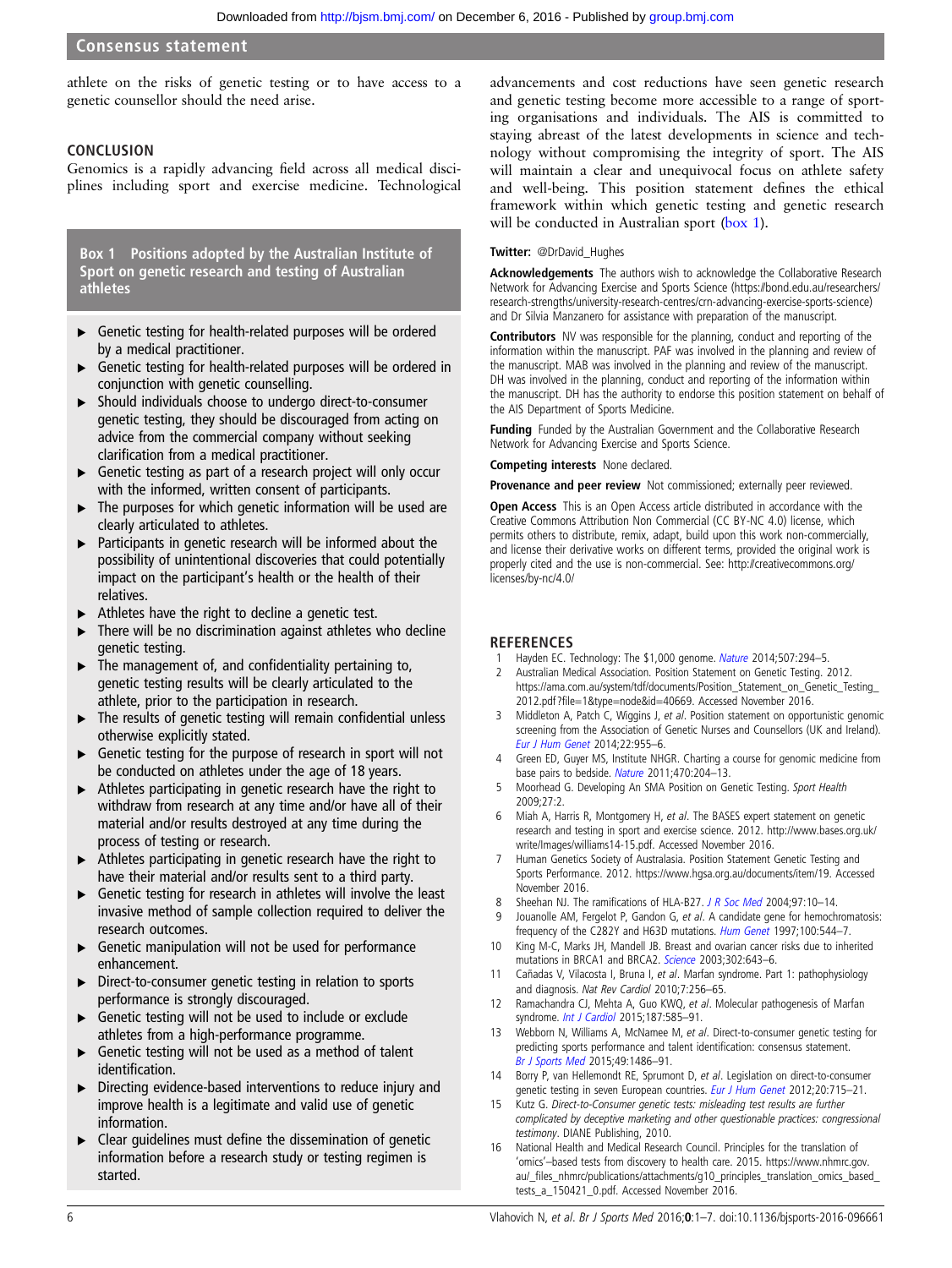- <span id="page-6-0"></span>17 National Health and Medical Research Council National Statement on Ethical Conduct in Human Research. 2007. (Updated May 2015). [https://www.nhmrc.gov.](https://www.nhmrc.gov.au/printpdf/book/export/html/51613) [au/printpdf/book/export/html/51613.](https://www.nhmrc.gov.au/printpdf/book/export/html/51613) Accessed November 2016.
- 18 McGuire AL, Beskow LM. Informed consent in genomics and genetic research. [Annu](http://dx.doi.org/10.1146/annurev-genom-082509-141711) [Rev Genomics Hum Genet](http://dx.doi.org/10.1146/annurev-genom-082509-141711) 2010;11:361.
- 19 U.S. Food and Drug Administration. Optimizing FDA's regulatory oversight of next generation sequencing diagnostic tests—preliminary discussion paper. 2015. [http://](http://www.fda.gov/downloads/MedicalDevices/NewsEvents/WorkshopsConferences/UCM427869.pdf) [www.fda.gov/downloads/MedicalDevices/NewsEvents/WorkshopsConferences/](http://www.fda.gov/downloads/MedicalDevices/NewsEvents/WorkshopsConferences/UCM427869.pdf) [UCM427869.pdf](http://www.fda.gov/downloads/MedicalDevices/NewsEvents/WorkshopsConferences/UCM427869.pdf). (accessed November 2016).
- 20 Stavropoulos J, Shago M, Bruyere H, et al. CCMG guidelines for genomic microarray testing. Analysis 2010;6:6.
- 21 Johnstone E, Doyal L, Grubbs A. Human tissue and biological samples for use in research: operational and ethical guidelines. London, UK: Medical Research Council, 2001. [https://www.mrc.ac.uk/publications/browse/human-tissue-and-biological](https://www.mrc.ac.uk/publications/browse/human-tissue-and-biological-samples-for-use-in-research/)[samples-for-use-in-research/.](https://www.mrc.ac.uk/publications/browse/human-tissue-and-biological-samples-for-use-in-research/) (accessed November 2016).
- 22 Egalite N, Groisman IJ, Godard B. Genetic counseling practice in next generation sequencing research: implications for the ethical oversight of the informed consent process. [J Genet Couns](http://dx.doi.org/10.1007/s10897-014-9703-x) 2014;23:661–70.
- 23 Reilly PR, Boshar MR, Holtzman SH. Ethical issues in genetic research: disclosure and informed consent. [Nat Genet](http://dx.doi.org/10.1038/ng0197-16) 1997;15:16–20.
- 24 Morgenstern J, Hegele RA, Nisker J. Simple genetics language as source of miscommunication between genetics researchers and potential research participants in informed consent documents. [Public Underst Sci](http://dx.doi.org/10.1177/0963662514528439) 2015;24:751-66.
- 25 Green RC, Berg JS, Grody WW, et al. ACMG recommendations for reporting of incidental findings in clinical exome and genome sequencing. [Genet Med](http://dx.doi.org/10.1038/gim.2013.73) 2013;15:565-74.
- 26 Antonini Philippe R, Sagar SS, Huguet S, et al. From teacher to friend: the evolving nature of the coach-athlete relationship. Int J Sport Psychol 2011;42:1-23.
- 27 Miller PS, Kerr GA. Conceptualizing excellence: past, present, and future. [J Appl](http://dx.doi.org/10.1080/10413200290103464) [Sport Psychol](http://dx.doi.org/10.1080/10413200290103464) 2002;14:140–53.
- 28 Botkin JR, Belmont JW, Berg JS, et al. Points to consider: ethical, legal, and psychosocial implications of genetic testing in children and adolescents. [Am J Hum](http://dx.doi.org/10.1016/j.ajhg.2015.05.022) [Genet](http://dx.doi.org/10.1016/j.ajhg.2015.05.022) 2015;97:6–21.
- 29 Ginn SL, Alexander IE, Edelstein ML, et al. Gene therapy clinical trials worldwide to 2012-an update. [J Gene Med](http://dx.doi.org/10.1002/jgm.2698) 2013;15:65-77.
- 30 Fillip F. Is science killing sport: gene therapy and its possible abuse in doping. [EMBO Rep](http://dx.doi.org/10.1038/sj.embor.7400968) 2007;5:433–5.
- 31 World Anti-Doping Agency. The World Anti-Doping Code: the 2015 Prohibited List International Standard. 2015. http://www.fi[vb.org/EN/Medical/Document/WADA-](http://www.fivb.org/EN/Medical/Document/WADA-Prohibited-List-2015-EN.pdf)[Prohibited-List-2015-EN.pdf](http://www.fivb.org/EN/Medical/Document/WADA-Prohibited-List-2015-EN.pdf). (accessed November 2016).
- 32 Gayagay G, Yu B, Hambly B, et al. Elite endurance athletes and the ACE I allele-the role of genes in athletic performance. [Hum Genet](http://dx.doi.org/10.1007/s004390050781) 1998;103:48-50.
- 33 Montgomery H, Marshall R, Hemingway H, et al. Human gene for physical performance. [Nature](http://dx.doi.org/10.1038/30374) 1998;393:221–2.
- 34 Yang N, MacArthur DG, Gulbin JP, et al. ACTN3 genotype is associated with human elite athletic performance. [Am J Hum Genet](http://dx.doi.org/10.1086/377590) 2003;73:627-31.
- 35 Eynon N, Hanson ED, Lucia A, et al. Genes for elite power and sprint performance: ACTN3 leads the way. [Sports Med](http://dx.doi.org/10.1007/s40279-013-0059-4) 2013;43:803-17.
- 36 Ma F, Yang Y, Li X, et al. The association of sport performance with ACE and ACTN3 genetic polymorphisms: a systematic review and meta-analysis. [PLoS ONE](http://dx.doi.org/10.1371/journal.pone.0054685) 2013;8:e54685.
- 37 Guilherme JPLF, Tritto ACC, North KN, et al. Genetics and sport performance: current challenges and directions to the future. [Revista Brasileira de Educação Física](http://dx.doi.org/10.1590/S1807-55092014000100177) [e Esporte](http://dx.doi.org/10.1590/S1807-55092014000100177) 2014;28:177–93.
- 38 Pitsiladis Y, Wang G, Wolfarth B, et al. Genomics of elite sporting performance: what little we know and necessary advances. [Br J Sports Med](http://dx.doi.org/10.1136/bjsports-2013-092400) 2013;47:550-5.
- 39 Loland S. Against genetic tests for athletic talent: the primacy of the phenotype. [Sports Med](http://dx.doi.org/10.1007/s40279-015-0352-5) 2015;45:1229–33.
- 40 Australian Government Federal Register of Legislation. Therapeutic Goods (Excluded purposes) Specification. 2010. [https://www.legislation.gov.au/Details/F2010L01889]((https://www.legislation.gov.au/Details/F2010L01889) (accessed November 2016).
- 41 Essentially Yours: The Protection of Human Genetic Information in Australia Australian Law Reform Commission, 2003. Available at: [http://www.alrc.gov.au/]((https://www.alrc.gov.au/publications/report-96) [publications/report-96]((https://www.alrc.gov.au/publications/report-96). Accessed: November 2016.
- 42 Junge A, Dvorak J. Injury surveillance in the world football tournaments 1998– 2012. [Br J Sports Med](http://dx.doi.org/10.1136/bjsports-2013-092205) 2013;47:782–8.
- 43 Engebretsen L, Soligard T, Steffen K, et al. Sports injuries and illnesses during the London Summer Olympic Games 2012. [Br J Sports Med](http://dx.doi.org/10.1136/bjsports-2013-092380) 2013;47:407–14.
- van Gent BR, Siem DD, van Middelkoop M, et al. Incidence and determinants of lower extremity running injuries in long distance runners: a systematic review. Br J Sports Med 2007;41:469–80; discussion 480.
- 45 Tonoli C, Cumps E, Aerts I, et al. Incidence, risk factors and prevention of running related injuries in long-distance running: a systematic review Injury, location and type. Sport en Geneeskunde 2010;43:12–18.
- 46 Palmer-Green D, Fuller C, Jaques R, et al. The Injury/Illness Performance Project (IIPP): a novel epidemiological approach for recording the consequences of sports injuries and illnesses. [J Sports Med](http://dx.doi.org/10.1155/2013/523974) 2013;2013:523974.
- 47 Raysmith B, Drew MK. Performance success or failure is explained by weeks lost to injury and illness in elite Australian track and field athletes: a 5-year prospective study. [J Sci Med Sport](http://dx.doi.org/10.2174/187221512802717358) 2016;19:778-83.
- 48 Schwellnus M. Genetic biomarkers and exercise-related injuries: current clinical applications? [Br J Sports Med](http://dx.doi.org/10.1136/bjsports-2013-092515) 2013;47:530-2.
- 49 Friedman E, Moran DS, Ben-Avraham D, et al. Novel candidate genes putatively involved in stress fracture predisposition detected by whole-exome sequencing. [Genet Res](http://dx.doi.org/10.1017/S001667231400007X) 2014;96:e004.
- 50 Varley I, Hughes DC, Greeves JP, et al. RANK/RANKL/OPG pathway: genetic associations with stress fracture period prevalence in elite athletes. [Bone](http://dx.doi.org/10.1016/j.bone.2014.10.004) 2015;71:131–6.
- 51 September A, Posthumus M, Collins M. Application of genomics in the prevention, treatment and management of Achilles tendinopathy and anterior cruciate ligament ruptures. [Recent Pat DNA Gene Seq](http://dx.doi.org/10.2174/187221512802717358) 2012;6:216–23.
- 52 Raleigh SM, Collins M. Gene variants that predispose to Achilles tendon injuries: an update on recent advances. INTECH Open Access Publisher, 2012.
- 53 Posthumus M, September AV, Keegan M, et al. Genetic risk factors for anterior cruciate ligament ruptures: COL1A1 gene variant. [Br J Sports Med](http://dx.doi.org/10.1136/bjsm.2008.056150) 2009;43:352–6.
- 54 Posthumus M, Collins M, Cook J, et al. Components of the transforming growth factor-β family and the pathogenesis of human Achilles tendon pathology—a genetic association study. [Rheumatology](http://dx.doi.org/10.1093/rheumatology/keq072) 2010;49:2090-7.
- 55 Raleigh SM, Van der Merwe L, Ribbans WJ, et al. Variants within the MMP3 gene are associated with Achilles tendinopathy: possible interaction with the COL5A1 gene. [Br J Sports Med](http://dx.doi.org/10.1136/bjsm.2008.053892) 2009;43:514–20.
- 56 September AV, Cook J, Handley CJ, et al. Variants within the COL5A1 gene are associated with Achilles tendinopathy in two populations. [Br J Sports Med](http://dx.doi.org/10.1136/bjsm.2008.048793) 2009;43:357–65.
- 57 Gibson WT. Genetic association studies for complex traits: relevance for the sports medicine practitioner. [Br J Sports Med](http://dx.doi.org/10.1136/bjsm.2008.052191) 2009;43:314–16.